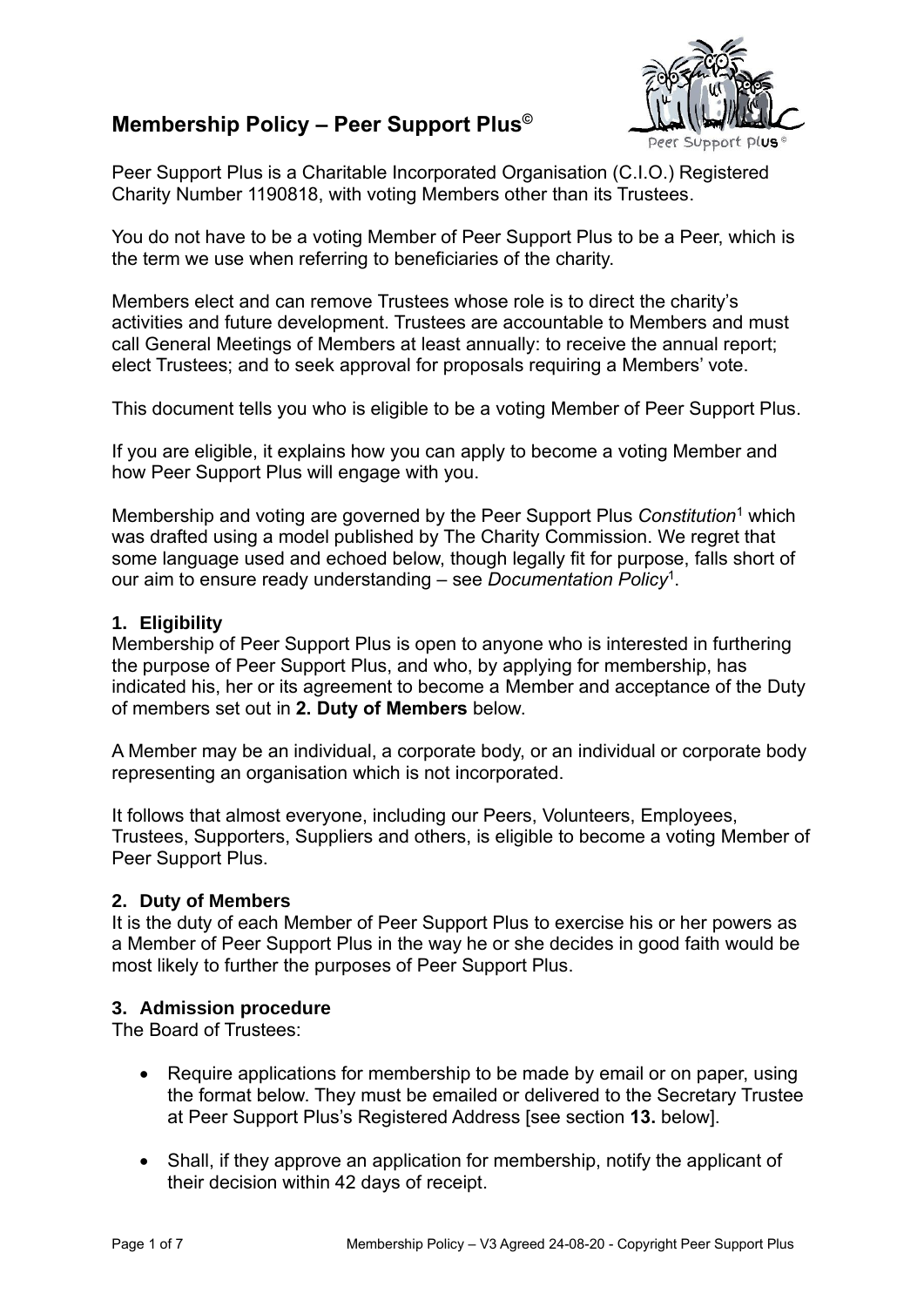- May refuse an application for membership if they believe that it is in the best interests of the Peer Support Plus for them to do so.
- Shall, if they decide to refuse an application for membership:
	- $\circ$  Give the applicant their reasons for doing so, within 21 days of the decision being taken; and
	- o Give the applicant the opportunity to appeal against the refusal; and
	- o Give fair consideration to any such appeal and shall inform the applicant of their decision within 21 days of the decision being taken, but any decision to confirm refusal of the application for membership shall be final.

## **4. Transfer of membership**

Membership of Peer Support Plus cannot be transferred to anyone else. [Except in the case of an individual or corporate body representing an organisation which is not incorporated, whose membership may be transferred by the unincorporated organisation to a new representative. Such transfer of membership does not take effect until Peer Support Plus has received written notification of the transfer.]

## **5. Termination of membership**

Membership of Peer Support Plus comes to an end if:

- the Member dies, or, in the case of an organisation (or the representative of an organisation) that organisation ceases to exist; or
- the Member sends a notice of resignation to the Secretary Trustee; or
- any sum of money owed by the Member to Peer Support Plus is not paid in full within six months of its falling due; or
- the Trustees decide that it is in the best interests of Peer Support Plus that the Member in question should be removed from membership and pass a resolution to that effect.
- Before the Trustees take any decision to remove someone from membership of Peer Support Plus, they must:
	- $\circ$  Inform the Member of the reasons why it is proposed to remove him, her or it from membership;
	- o Give the Member at least 21 clear days' notice in which to make representations to the Trustees as to why he, she or it should not be removed from membership;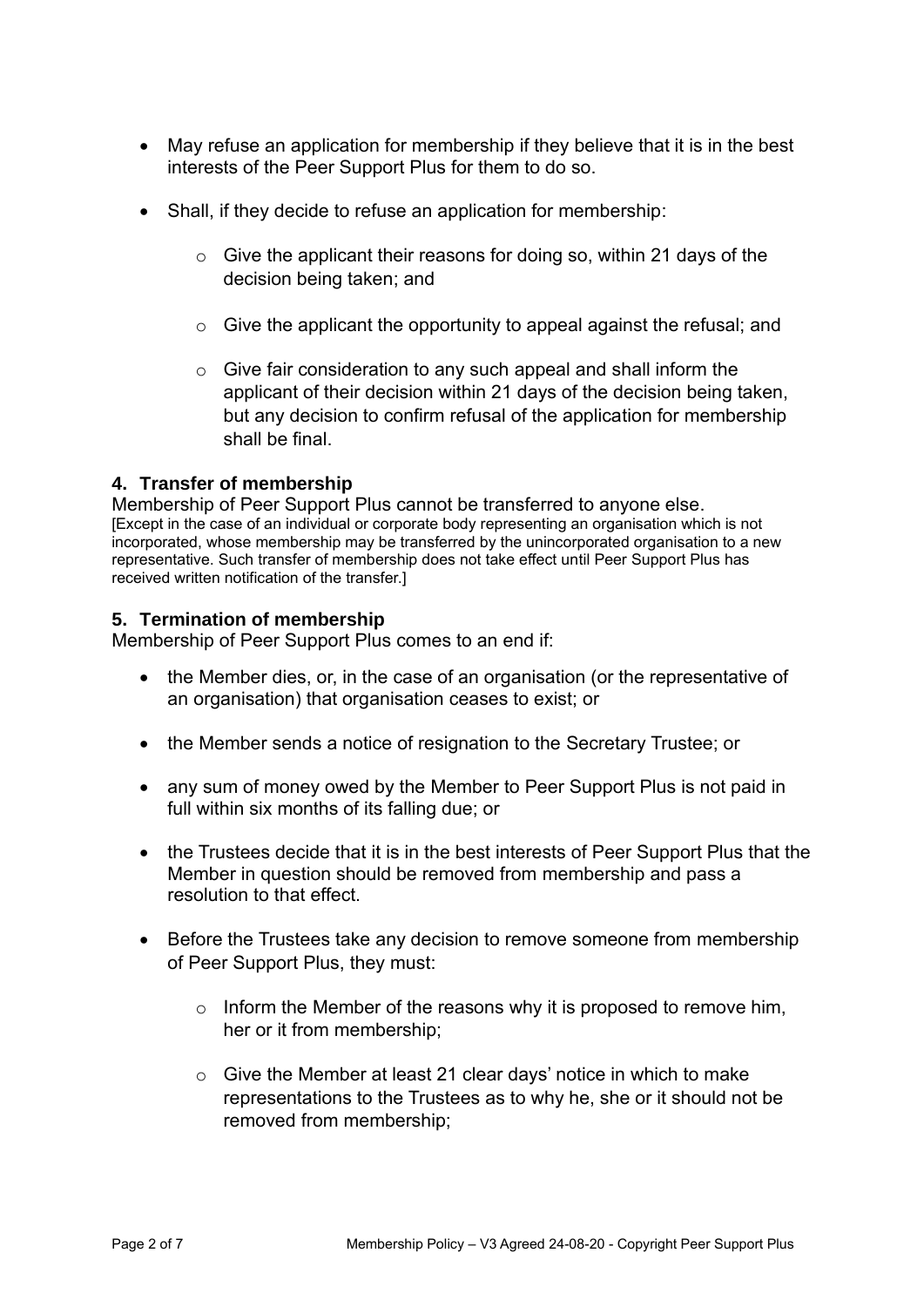- o At a duly constituted meeting of the Trustees, consider whether or not the Member should be removed from membership;
- o Consider at that meeting any representations which the Member makes as to why the Member should not be removed; and
- o Allow the Member, or the member's representative, to make those representations in person at that meeting, if the Member so chooses.

### **6. Membership fees**

Peer Support Plus may require members to pay reasonable membership fees to the CIO.

Our Membership Fee for an incorporated or unincorporated organisation is £100 each year, due on 1 April which is the first day of our financial year. It is £25 for each Calendar quarter of the current financial year remaining after the date its Membership Application is approved, due on admission to Membership.

The Trustees have decided that financial disadvantage should not deny any individual the opportunity to become a voting Member of Peer Support Plus, so our individual Membership Fee is £0 payable on Application and £0 in subsequent financial years.

We will renew your membership annually unless you send a notice of resignation to the Secretary Trustee.

We prefer Members and Peers who wish to make **Donations,** at whatever rate they choose, to use the donations button on our website at [peersupportplus.org.](http://www.peersupportplus.org/) Suggested donations are £2 each week, £25 each quarter, or £100 each year. Donations big or small are welcome.

If you are UK taxpayer, please **Gift Aid** your donations whenever possible as this will increase the value of your donation by 25p for every £1 you give. Your donations will qualify for Gift Aid as long as they're not more than 4 times what you have paid in tax in that tax year (6 April to 5 April).

[\[https://www.gov.uk/donating-to-charity/gift-aid\]](https://www.gov.uk/donating-to-charity/gift-aid)

Membership Fees due (and donations by cheque) can be posted to Peer Support Plus at our Registered Address below, but we would much prefer them to be paid by Bank Transfer to Peer Support Plus C.I.O. at Yorkshire Bank, Sort Code **05-06-76** Account Number **31545262**.

We aim not to handle cash but will not refuse it. Please ensure you obtain a receipt from the person you hand it to.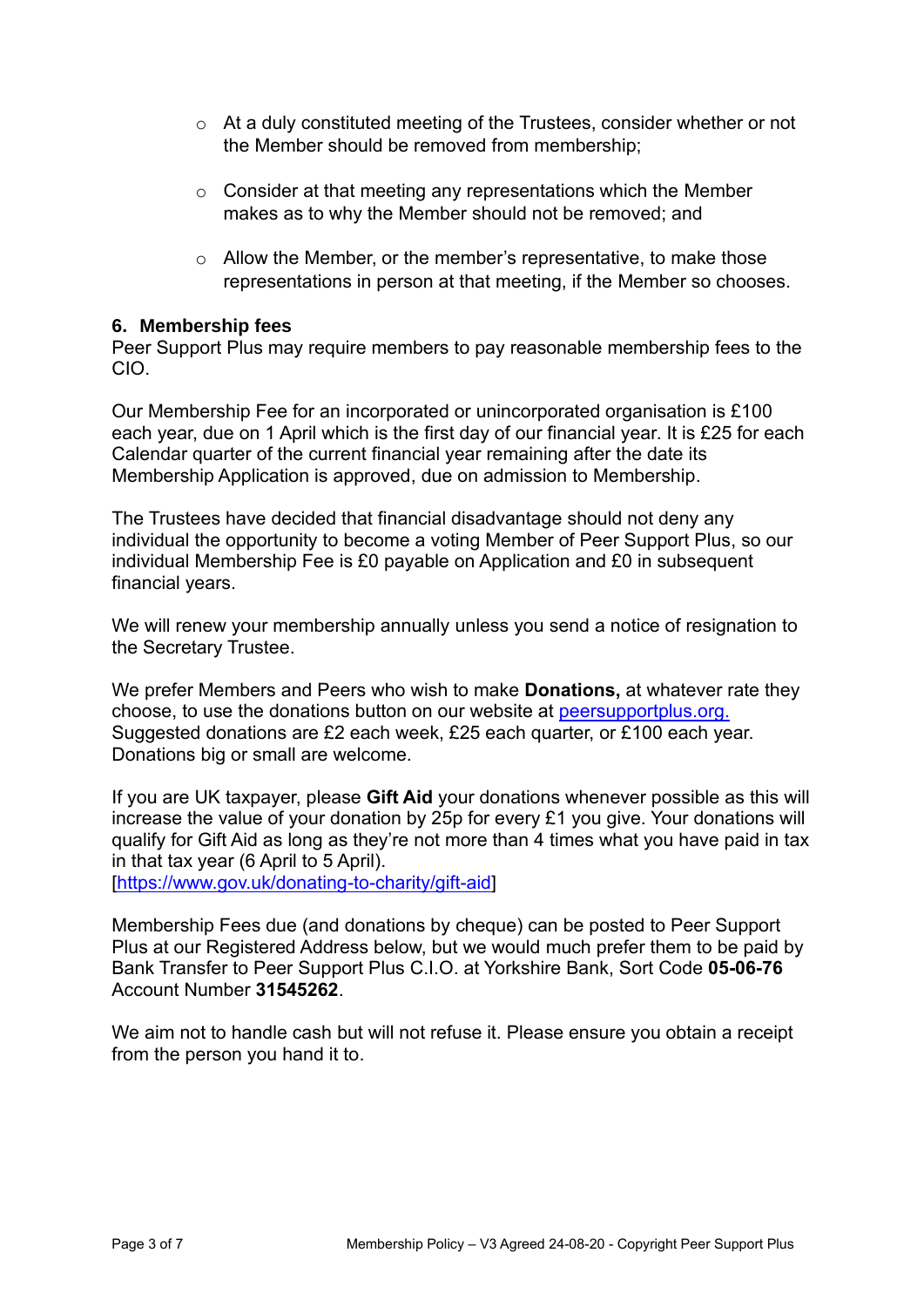## **7. Member engagement**

The Board of Trustees will:

- Publish clear policies on who can be a Member of Peer Support Plus; [See **1. Eligibility** above]
- Keep clear, accurate and up-to-date Membership records;
- Tell Members about the work of Peer Support Plus;
- Seek out, value and take into account Members' views on key issues;
- Be clear and open about the ways Members can participate in the governance of Peer Support Plus, including where applicable, serving on committees, or being elected as Trustees.

#### **8. Governance**

Members relationships with and powers to direct Peer Support Plus are governed by our *Constitution*<sup>1</sup> . In addition:

- Peer Support Plus Trustees have adopted the **Charity Governance Code** for smaller charities [\[https://www.charitygovernancecode.org/en\]](https://www.charitygovernancecode.org/en)
- Peer Support Plus cannot presently afford the annual fee to Register with the Fundraising Regulator but our Trustees have adopted the **Code of Fundraising Practice** and will honour **The Fundraising Promise** (except for displaying the Fundraising Regulator logo and letting any complainants know how to contact the Fundraising Regulator in the event they feel our response is unsatisfactory).

[\[https://www.fundraisingregulator.org.uk/\]](https://www.fundraisingregulator.org.uk/)

### **9. Compliments and Complaints**

If your Member experience exceeds or falls short of reasonable expectations, please use our *Comments, Compliments and Complaints*<sup>1</sup>procedure to tell us about it.

### **10.Privacy and Data Protection**

Peer Support Plus is committed to protecting and respecting your privacy and keeping your data secure. We require your informed consent to process your data see Privacy Notice<sup>1</sup>. We will only process and retain your personal data as described in *Privacy Policy*<sup>1</sup>and *Records Management Policy*<sup>1</sup> *.*

#### **11.Personal Data**

To ensure we meet Trustees legal obligations to Members, and to Peer Support Plus, we require  $R$  some information about you. We will use the information you provide to:

- Conduct our relationship with you.
- Help us ensure your safety and that of everyone you may come into contact with at Peer Support Plus.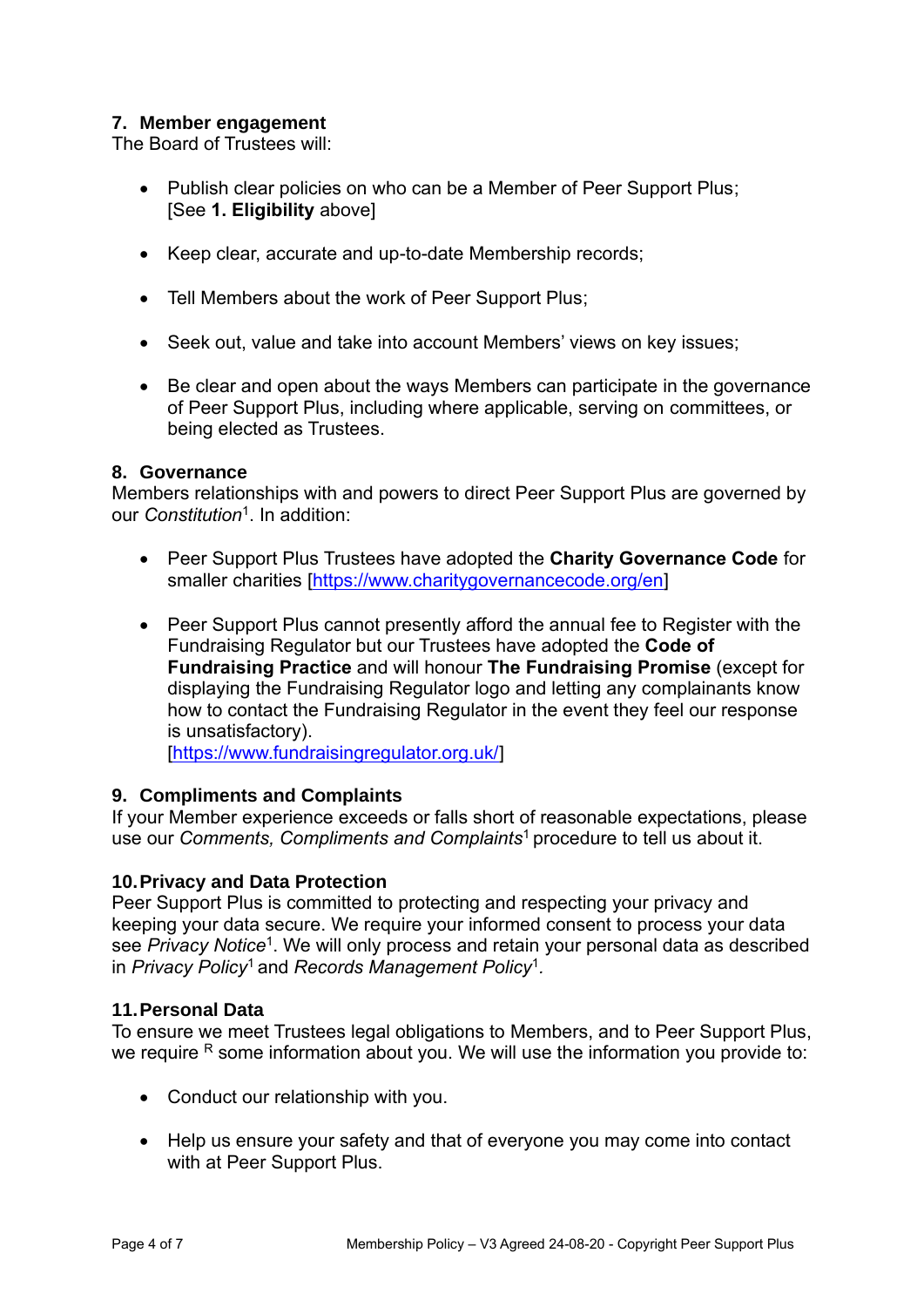### **12.Diversity Survey**

Its purpose is to help Peer Support Plus ensure that no adult who is permanently or temporarily resident in Leeds, and who qualifies to benefit from engaging with Peer Support Plus in any capacity, feels excluded.

We require R every Peer, Volunteer and Employee to complete the *Diversity Survey*<sup>1</sup> and identify their Role(s).

Members of the charity, Supporters and Customers are also encouraged to complete the *Diversity Survey*<sup>1</sup> but may choose not to.

We will not disclose to any third party the personally attributable information you provide on our *Diversity Survey*<sup>1</sup> .

### **13.Send your completed Application for Membership to**

Email secretary@peersupportplus.org

Telephone 07434 614 829

By post to our Registered Address

Secretary Trustee, Peer Support Plus 2 Woodlands Park Grove, Leeds, LS28 8LY

#### **14.Enquiries**

If you have any questions about our *Membership Policy*<sup>1</sup> , please contact the Secretary Trustee as above.

**Notes** <sup>1</sup> available on our website [peersupportplus.org](http://www.peersupportplus.org/)

<sup>R</sup> required information

**Form below** Application to become a voting Member of Peer Support Plus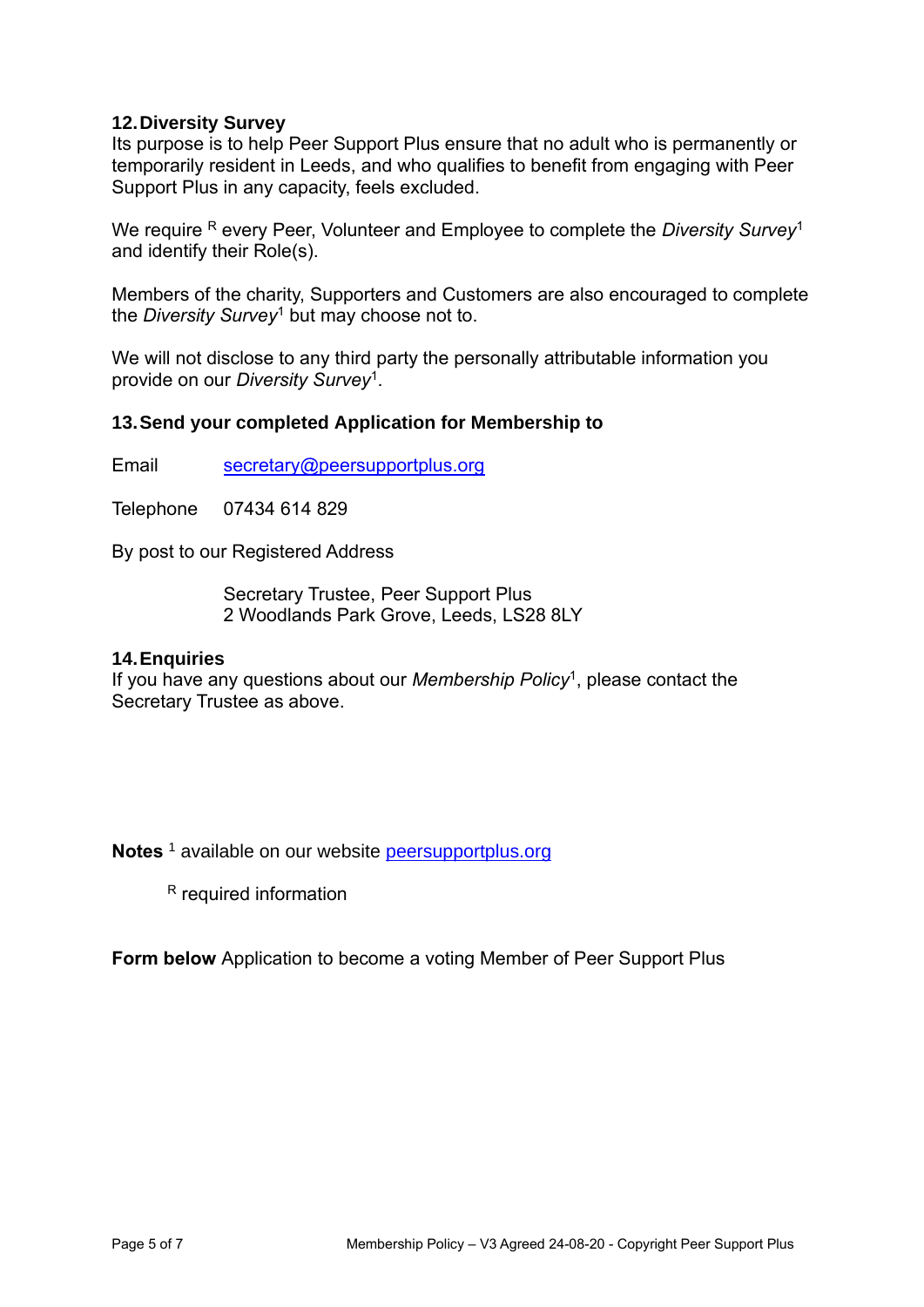# **Form: Application to become a voting Member of Peer Support Plus**

| <b>Contact details</b>                                                                             |                                |                 |                                                              |                      |                   |  |  |  |  |  |
|----------------------------------------------------------------------------------------------------|--------------------------------|-----------------|--------------------------------------------------------------|----------------------|-------------------|--|--|--|--|--|
| Title R                                                                                            | <b>First name <sup>R</sup></b> |                 | Last name R                                                  |                      |                   |  |  |  |  |  |
| Name of Organisation R [Only if you are its Representative applying on behalf of the Organisation] |                                |                 |                                                              |                      |                   |  |  |  |  |  |
| Address <sup>R</sup>                                                                               |                                |                 |                                                              |                      |                   |  |  |  |  |  |
| Postcode <sup>R</sup>                                                                              |                                |                 |                                                              |                      |                   |  |  |  |  |  |
| Phone number R<br>Alternative phone number                                                         |                                |                 |                                                              |                      |                   |  |  |  |  |  |
| <b>Email address</b>                                                                               |                                |                 |                                                              |                      |                   |  |  |  |  |  |
| $R \times$ We use Newsletters to let you know about our work and opportunities to support us.      |                                |                 |                                                              |                      |                   |  |  |  |  |  |
|                                                                                                    |                                |                 | Would you like to subscribe to our Newsletter <sup>1</sup> ? | $\Box$ No $\Box$ Yes |                   |  |  |  |  |  |
| $R \times$ Please let us know how we may contact you:                                              |                                |                 |                                                              |                      |                   |  |  |  |  |  |
|                                                                                                    | $\Box$ Post                    | $\square$ Email | $\Box$ Call Landline                                         | $\Box$ Call Mobile   | $\Box$ SMS [Text] |  |  |  |  |  |

#### **Communications, physical access and health needs** <sup>R</sup>

- 1. ✓ Do you have any communication needs (e.g., hearing, vision, dyslexia, information format, a communication professional, etc) that you feel we should know about?
	- $\Box$  No  $\Box$  Yes What are your needs, and how can we help?

2.  $\checkmark$  Do you have any physical access or health needs (e.g., wheelchair access, epilepsy, diabetes, asthma, allergies, etc.) that you feel we should know about?

 $\Box$  No  $\Box$  Yes – What are your needs, and how can we help?